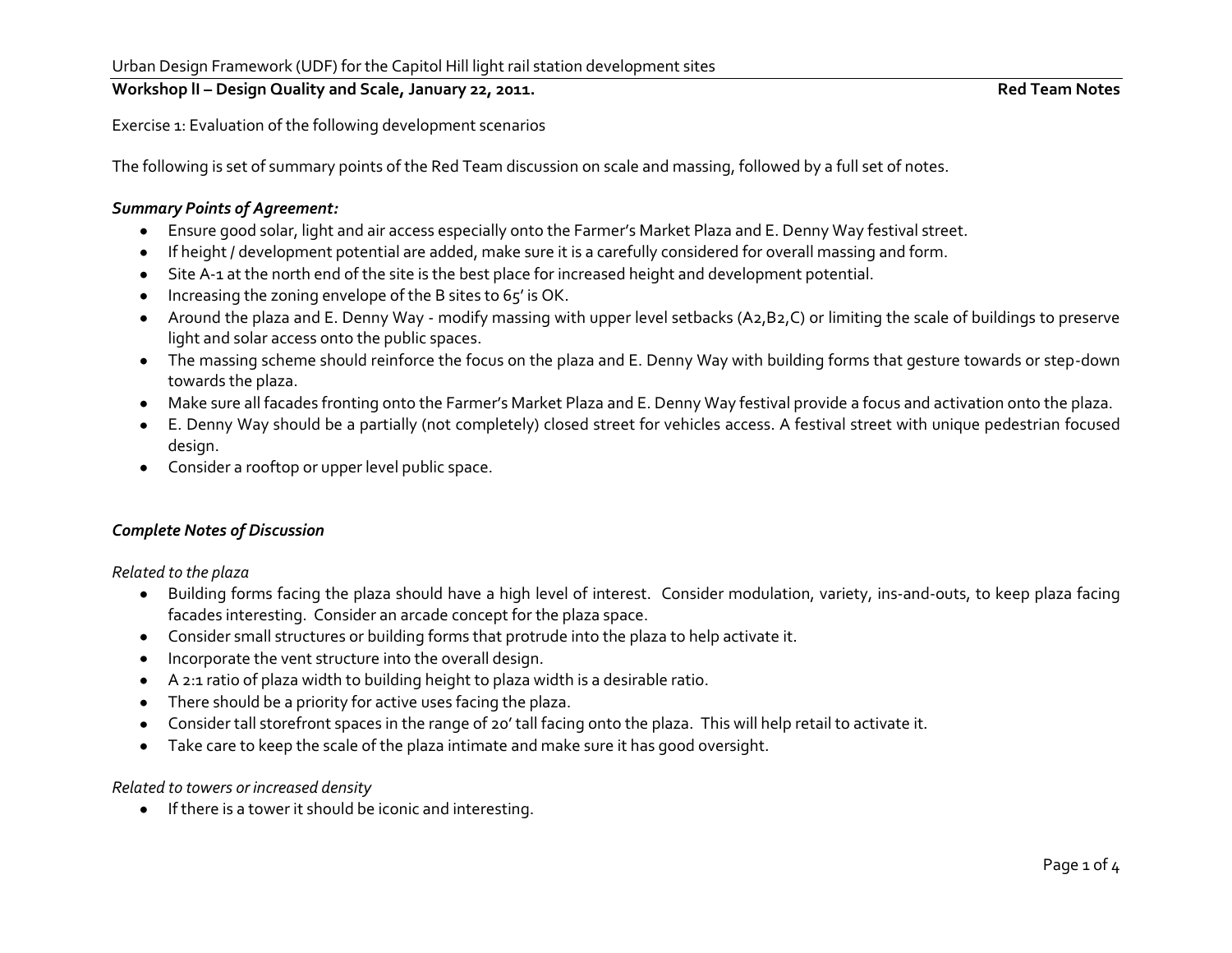### Urban Design Framework (UDF) for the Capitol Hill light rail station development sites

### Workshop II – Design Quality and Scale, January 22, 2011. **Red Team Notes** Red Team Notes

- Towers might be too much scale for Capitol Hill.  $\bullet$
- If there is a tower, site A-1 is the best location for it.  $\bullet$
- Some density increase on site C could help activate the plaza.
- If there is a tower make sure it is a skinny tower or a podium tower format. Limit the floorplate of the tower.  $\bullet$
- More height could mean more of a canyon effect.  $\bullet$
- Towers and tall forms will impact views in the neighborhood there is some tradeoff.  $\bullet$
- Raising B-1 and B-2 to the 65' range is acceptable. This zoning increase would have the most positive impact related to development  $\bullet$ feasibility and affordable housing.

### *Related to building form and massing*

- Use upper-level stepdowns around the plaza and the festival street to preserve light and air onto the plaza.
- Consider view corridors and unique view in the neighborhood when arranging building forms on the sites.  $\bullet$
- Site A-2 is important to keep lower or to consider upper level setbacks. This site has a big impact on potential shading of the plaza. Consider lowering the building scale on site A-2.
- Some participants like the uniformity and consistent scale of buildings in the Capitol Hill area.  $\bullet$
- Some participants like the variety of forms and scales in some of the scenarios.  $\bullet$
- Adding density or height to the northern end of the site is the right location to do so.  $\bullet$
- 

# *Related to other public realm spaces*

- Upper level or roof top public space would be great.
- E. Denny Way should be a partially closed street (to vehicles). It should have a special pedestrian-focused design.

Exercise 2: Evaluation and design of options: Streetscape, Public Realm and Design Quality

The following is set of summary points of the Red Team discussion on scale and massing, followed by a full set of notes.

# *Summary Points of Agreement:*

- Provide a focal point within the plaza.
- Include many devices within the plaza to activate it and make it intimate such as small kiosks, a potential amphitheatre space, or small structures that protrude into the plaza space.
- Take advantage of the grade change within the plaza. $\bullet$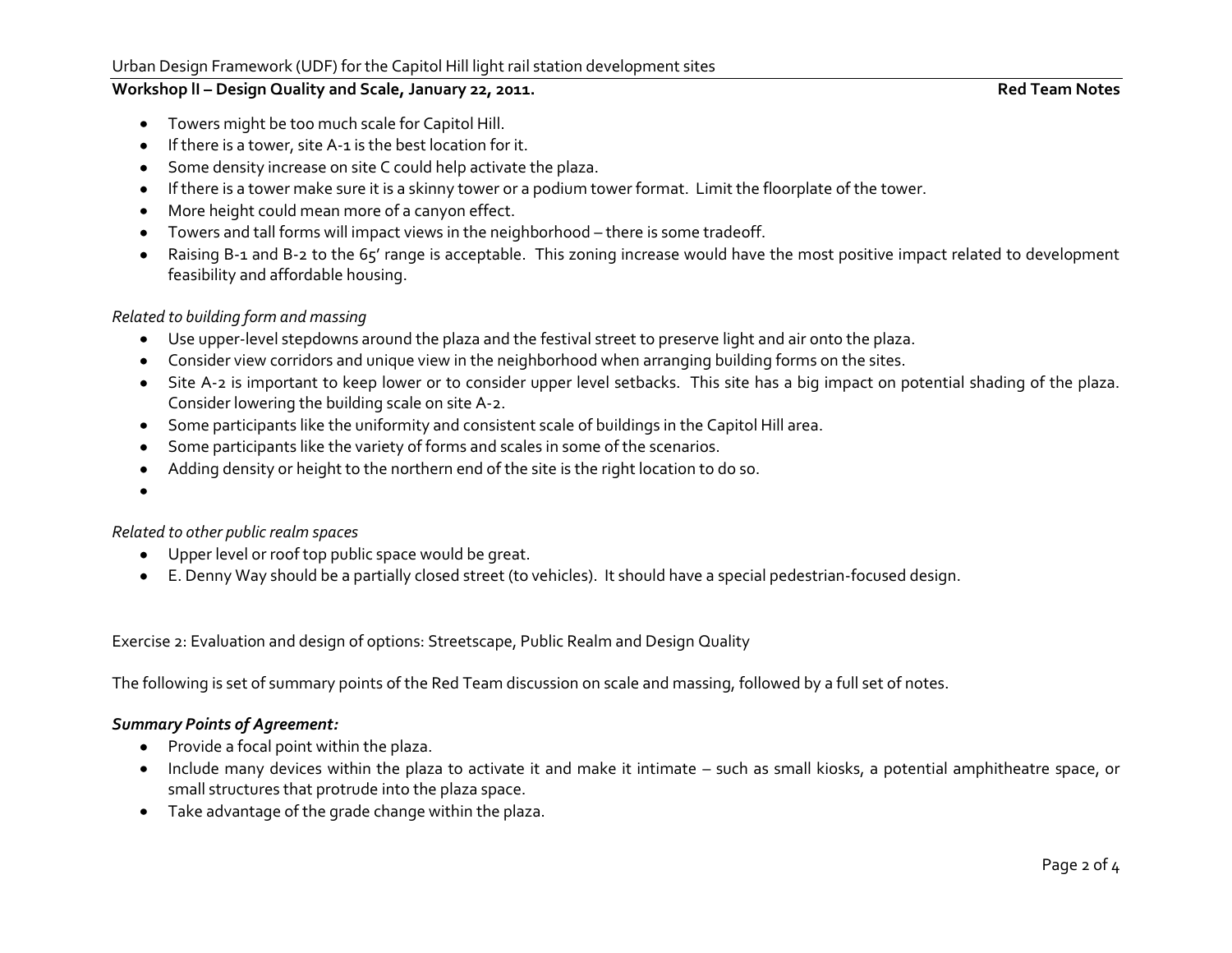# Workshop II – Design Quality and Scale, January 22, 2011. **Red Team Notes** Red Team Notes

- Allow for a very high level of transparency and through movement on the ground floor of building B-2 to reinforce the park to plaza connection.
- Provide for a pedestrian "desire line" between the north station entry and the plaza. Explore making this an activated arcade space.  $\bullet$
- Don't ignore the driveway entry from John St. It should be designed as a shared pedestrian/vehicle space with some activation of the B-1 façade.
- Make sure there are furnishing and places to sit within all public and spaces.
- Include a removable weather protection/cover for the plaza. It should be light and transparent. Build accommodation for such a cover into the adjacent building facades.
- Include landscaping but the plaza should be primarily a hardscape area.  $\bullet$
- Consider a progression from greener/softer landscaped areas to more hardscaped areas moving from the park to the plaza.

# *Complete Notes of Discussion*

# *Related to building facades and design*

- Consider visual differentiation between the commercial and residential portions of the buildings in the architecture.  $\bullet$
- Include overlooks of the plaza in the upper floors of the buildings. Upper levels could have seating, decks, cafes etc.  $\bullet$
- A consolidated non-profit community/cultural center could provide good activation and interaction with the plaza.  $\bullet$
- The pedestrian desire line concept could be carried through the A-1 structure with an interior arcade, muse or other walkway interior to  $\bullet$ a building.
- Avoid offices facing onto the plaza, as this is not an active enough use.  $\bullet$
- Plaza visitors should be able to view happenings in the adjacent buildings such as art and theatre.

### *Related to the pedestrian environment and streetscapes*

- Strongly identify the diagonal desire line from the north station entry to the plaza.  $\bullet$
- Make sure the driveway access from John St. is well designed. Make sure there is some activation of the B-2 façade.  $\bullet$
- There should be a strong connection between site park and the plaza through site B-2.  $\bullet$

# *Related to plaza elements*

- Consider an amphitheatre using the grade change in the plaza.  $\bullet$
- Include temporary removable weather protection / cover over the plaza. No solid glass or permanent structures.  $\bullet$
- Temporary weather protection could be a sculptural canvass, an artistic element for temporary installations.  $\bullet$
- Include 'buckles' on buildings to facilitate a temporary / removable weather protection over the plaza. $\bullet$